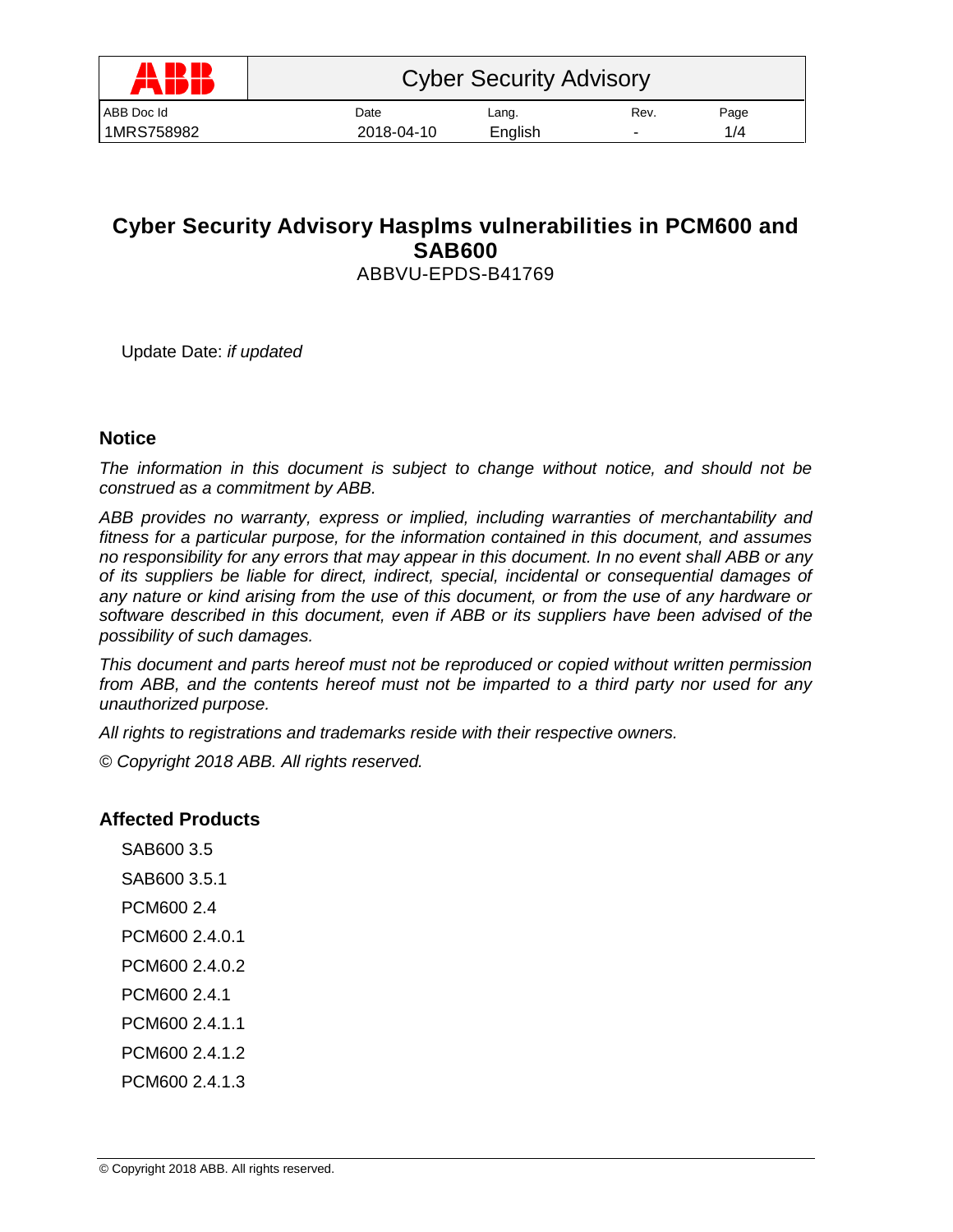| AN ED ED<br>FW 1 | <b>Cyber Security Advisory</b> |         |      |      |
|------------------|--------------------------------|---------|------|------|
| ABB Doc Id       | Date                           | Lang.   | Rev. | Page |
| 1MRS758982       | 2018-04-10                     | English |      | 2/4  |

# **Vulnerability ID**

| ABB ID: | ABBVU-EPDS-B41769                              |
|---------|------------------------------------------------|
| CVE ID: | CVE-2017-11498, CVE-2017-11497, CVE-2017-11496 |

## **Summary**

ABB is aware of public reports of a vulnerability in the product versions listed above.

An unauthenticated attacker who successfully exploited this vulnerability could cause the product to cause a remote process crash or execute arbitrary code on remote system.

## **Vulnerability Severity**

The severity assessment has been performed by using the FIRST Common Vulnerability Scoring System (CVSS) for both CVSS v2 and v3. The CVSS Environmental Score, which can affect the vulnerability severity, is not provided in this advisory since it reflects the potential impact of a vulnerability within the end-user organizations' computing environment; end-user organizations are therefore recommended to analyze their situation and specify the Environmental Score.

| CVSS v3 Base Score:                  | 7.5 (High)                                                                                                            |
|--------------------------------------|-----------------------------------------------------------------------------------------------------------------------|
| CVSS v3 Temporal Score: 6.7 (Medium) |                                                                                                                       |
| CVSS v3 Vector:                      | AV:N/AC:L/PR:N/UI:N/S:U/C:N/I:N/A:H/E:P/RL:O/RC:C                                                                     |
| CVSS v3 Link:                        | https://nvd.nist.gov/vuln-metrics/cvss/v3-<br>calculator?vector=AV:N/AC:L/PR:N/UI:N/S:U/C:N/I:N/A:H/E:P<br>/RL:O/RC:C |

NVD Summary Link:

<http://web.nvd.nist.gov/view/vuln/detail?vulnId=CVE-2017-11498> <http://web.nvd.nist.gov/view/vuln/detail?vulnId=CVE-2017-11497> <http://web.nvd.nist.gov/view/vuln/detail?vulnId=CVE-2017-11496>

# **Corrective Action or Resolution**

The problem is corrected in the following product versions:

- PCM600 2.5 or later
- SAB600 4.0 or later

ABB recommends that customers apply the update at the earliest convenience.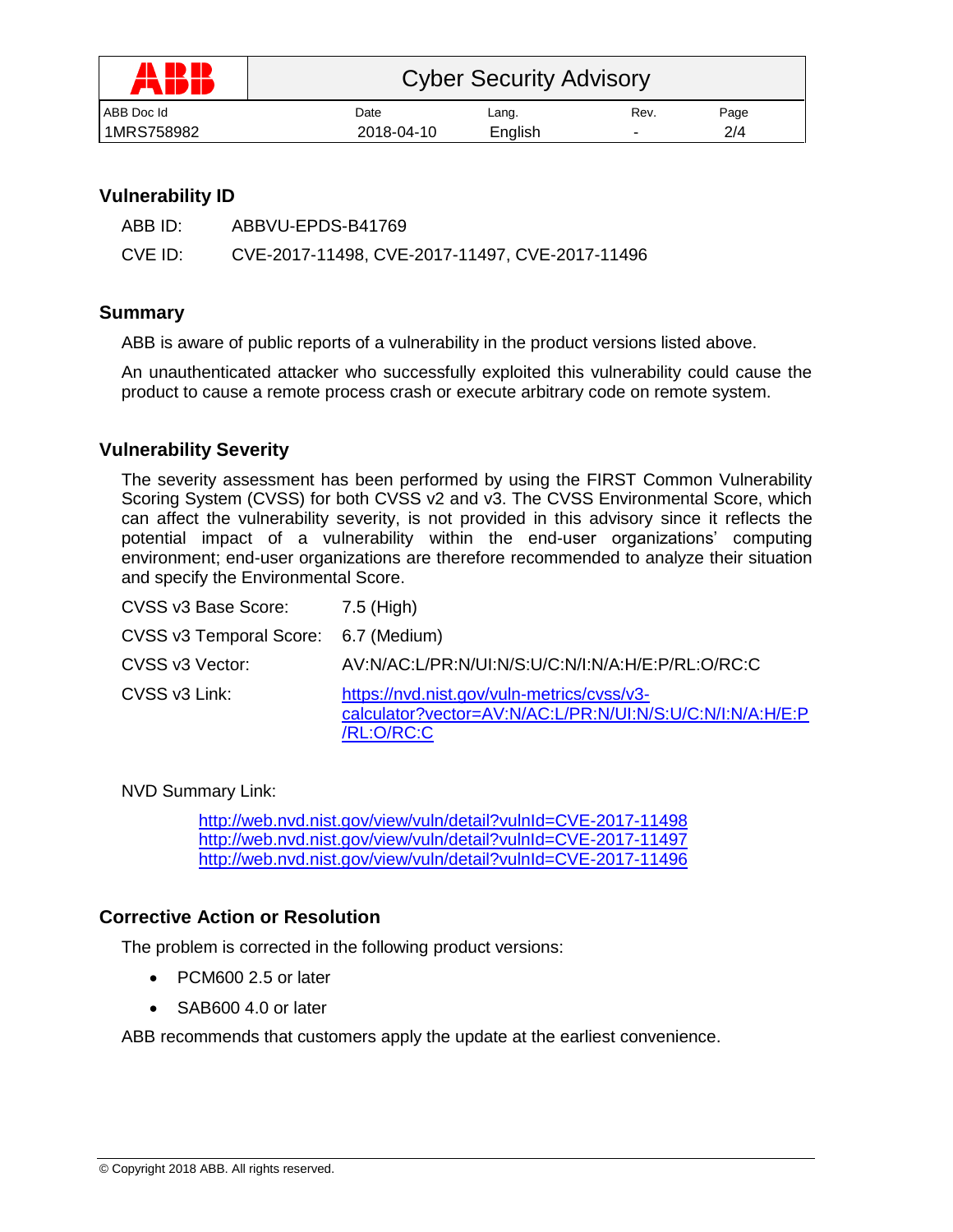| AN ED ED<br>77 IDI | <b>Cyber Security Advisory</b> |         |      |      |
|--------------------|--------------------------------|---------|------|------|
| ABB Doc Id         | Date                           | Lang.   | Rev. | Page |
| 1MRS758982         | 2018-04-10                     | English | -    | 3/4  |

# **Vulnerability Details**

A vulnerability exists in the Sentinel HASP Run‐time Environment (hasplms service) included in the product versions listed above. An attacker could exploit the vulnerability by uploading a specially crafted file to the service creating a buffer overflow. Buffer overflows may allow remote attackers to execute arbitrary code or to shut down the remote process (a denial of service).

# **Mitigating Factors**

Updates that remove the affected components are available. ABB recommends that customers apply the update at the earliest convenience.

# **Frequently asked questions**

### **What is the scope of the vulnerability?**

The exploit may allow remote attackers to execute arbitrary code or to shut down the remote process (a denial of service). An attacker who successfully exploited this vulnerability could prevent legitimate access to PCM600 and SAB600.

#### **What is the hasplms?**

Hasplms is a license service management component. Licenses were used to enable or disable PCM600 and SAB600 functionality in the affected versions. The need for licenses was removed in subsequent releases.

### **How could an attacker exploit the vulnerability?**

An attacker could try to exploit the vulnerability by creating a specially crafted file and uploading it to Gemalto ACC (Admin Control Center). This would require that the attacker has access to the system network, by connecting to the network either directly or through a wrongly configured or penetrated firewall, or has local access to the vulnerable node.

### **Could the vulnerability be exploited remotely?**

Yes, an attacker who has network access to an affected node could exploit this vulnerability. Recommended practices include that process control systems are physically protected, have no direct connections to the Internet, and are separated from other networks by means of a firewall system that has a minimal number of ports exposed.

#### **What does the update do?**

The update removes the service from installation. The service is not used in corrected products.

#### **When this security advisory was issued, had this vulnerability been publicly disclosed?**

Yes, this vulnerability has been publicly disclosed.